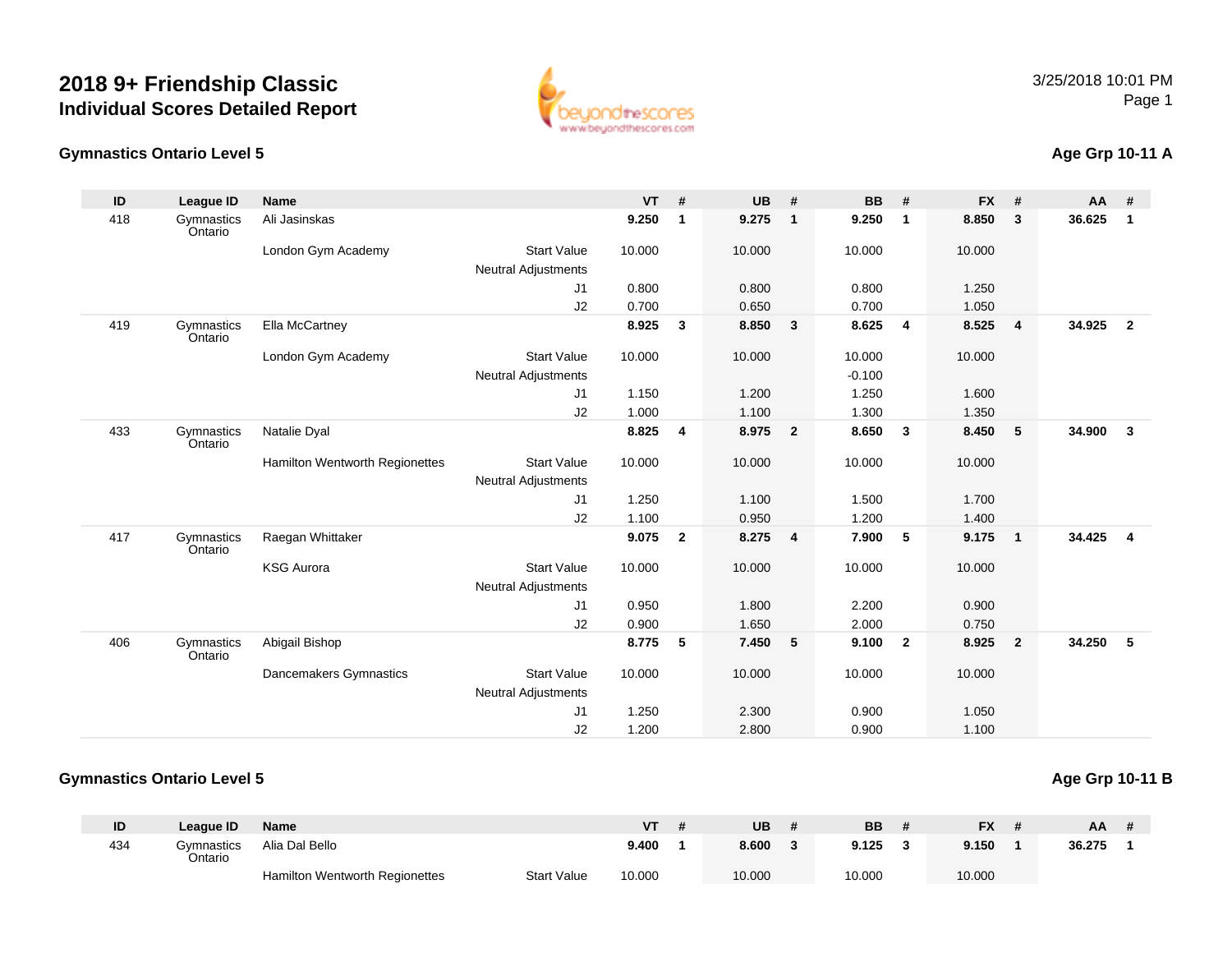

|     |                       |                        | Neutral Adjustments                       |        |                |         |                         |        |                |        |                         |        |                         |
|-----|-----------------------|------------------------|-------------------------------------------|--------|----------------|---------|-------------------------|--------|----------------|--------|-------------------------|--------|-------------------------|
|     |                       |                        | J1                                        | 0.500  |                | 1.400   |                         | 0.850  |                | 0.950  |                         |        |                         |
|     |                       |                        | J2                                        | 0.700  |                | 1.400   |                         | 0.900  |                | 0.750  |                         |        |                         |
| 407 | Gymnastics<br>Ontario | Charlotte Woodhouse    |                                           | 9.100  | 4              | 8.675   | $\overline{\mathbf{2}}$ | 9.450  | $\overline{1}$ | 8.900  | $\overline{\mathbf{2}}$ | 36.125 | $\overline{2}$          |
|     |                       | Dancemakers Gymnastics | <b>Start Value</b>                        | 10.000 |                | 10.000  |                         | 10.000 |                | 10.000 |                         |        |                         |
|     |                       |                        | Neutral Adjustments                       |        |                |         |                         |        |                |        |                         |        |                         |
|     |                       |                        | J1                                        | 0.800  |                | 1.300   |                         | 0.550  |                | 1.200  |                         |        |                         |
|     |                       |                        | J2                                        | 1.000  |                | 1.350   |                         | 0.550  |                | 1.000  |                         |        |                         |
| 415 | Gymnastics<br>Ontario | Ariana Rita            |                                           | 9.250  | $\overline{2}$ | 8.850   | $\mathbf{1}$            | 8.550  | 4              | 8.900  | $\overline{\mathbf{2}}$ | 35.550 | $\overline{\mathbf{3}}$ |
|     |                       | <b>KSG Aurora</b>      | <b>Start Value</b>                        | 10.000 |                | 10.000  |                         | 10.000 |                | 10.000 |                         |        |                         |
|     |                       |                        | Neutral Adjustments                       |        |                |         |                         |        |                |        |                         |        |                         |
|     |                       |                        | J1                                        | 0.800  |                | 1.200   |                         | 1.600  |                | 1.200  |                         |        |                         |
|     |                       |                        | J2                                        | 0.700  |                | 1.100   |                         | 1.300  |                | 1.000  |                         |        |                         |
| 420 | Gymnastics<br>Ontario | Olivia Birtch          |                                           | 9.225  | $\mathbf{3}$   | 8.475 4 |                         | 9.250  | $\overline{2}$ | 8.275  | $\overline{4}$          | 35.225 | $\overline{4}$          |
|     |                       | London Gym Academy     | <b>Start Value</b><br>Neutral Adjustments | 10.000 |                | 10.000  |                         | 10.000 |                | 10.000 |                         |        |                         |
|     |                       |                        | J1                                        | 0.900  |                | 1.600   |                         | 0.700  |                | 1.750  |                         |        |                         |
|     |                       |                        | J2                                        | 0.650  |                | 1.450   |                         | 0.800  |                | 1.700  |                         |        |                         |
| 416 |                       | Claire Simpson         |                                           | 9.050  | 5              | 8.600   | 3                       | 8.100  | 5              | 8.425  | $\overline{\mathbf{3}}$ | 34.175 | 5                       |
|     | Gymnastics<br>Ontario |                        |                                           |        |                |         |                         |        |                |        |                         |        |                         |
|     |                       | <b>KSG Aurora</b>      | <b>Start Value</b>                        | 10.000 |                | 10.000  |                         | 10.000 |                | 10.000 |                         |        |                         |
|     |                       |                        | Neutral Adjustments                       |        |                |         |                         |        |                |        |                         |        |                         |
|     |                       |                        | J1                                        | 1.050  |                | 1.500   |                         | 1.950  |                | 1.650  |                         |        |                         |
|     |                       |                        | J2                                        | 0.850  |                | 1.300   |                         | 1.850  |                | 1.500  |                         |        |                         |

## **Gymnastics Ontario Level 5**

| ID  | League ID             | <b>Name</b>                    |                                                  | <b>VT</b> | # | $UB$ # |                | <b>BB</b> | - #                     | $FX$ # |        | <b>AA</b> | -#           |
|-----|-----------------------|--------------------------------|--------------------------------------------------|-----------|---|--------|----------------|-----------|-------------------------|--------|--------|-----------|--------------|
| 435 | Gymnastics<br>Ontario | <b>Annette Morris</b>          |                                                  | 9.175     | 4 | 8.850  | $\overline{2}$ | 9.025     | $\overline{\mathbf{2}}$ | 9.100  | $_{3}$ | 36.150    |              |
|     |                       | Hamilton Wentworth Regionettes | <b>Start Value</b><br><b>Neutral Adjustments</b> | 10.000    |   | 10.000 |                | 10.000    |                         | 10.000 |        |           |              |
|     |                       |                                | J1                                               | 0.750     |   | 1.200  |                | 1.050     |                         | 1.050  |        |           |              |
|     |                       |                                | J <sub>2</sub>                                   | 0.900     |   | 1.100  |                | 0.900     |                         | 0.750  |        |           |              |
| 401 | Gymnastics<br>Ontario | Kaitlyn Porembschi             |                                                  | 9.550     |   | 8.800  | - 3            | 8.400 5   |                         | 9.250  |        | 36.000    | $\mathbf{2}$ |
|     |                       | Birchmount                     | <b>Start Value</b><br><b>Neutral Adjustments</b> | 10.000    |   | 10.000 |                | 10.000    |                         | 10.000 |        |           |              |

**Age Grp 12 A**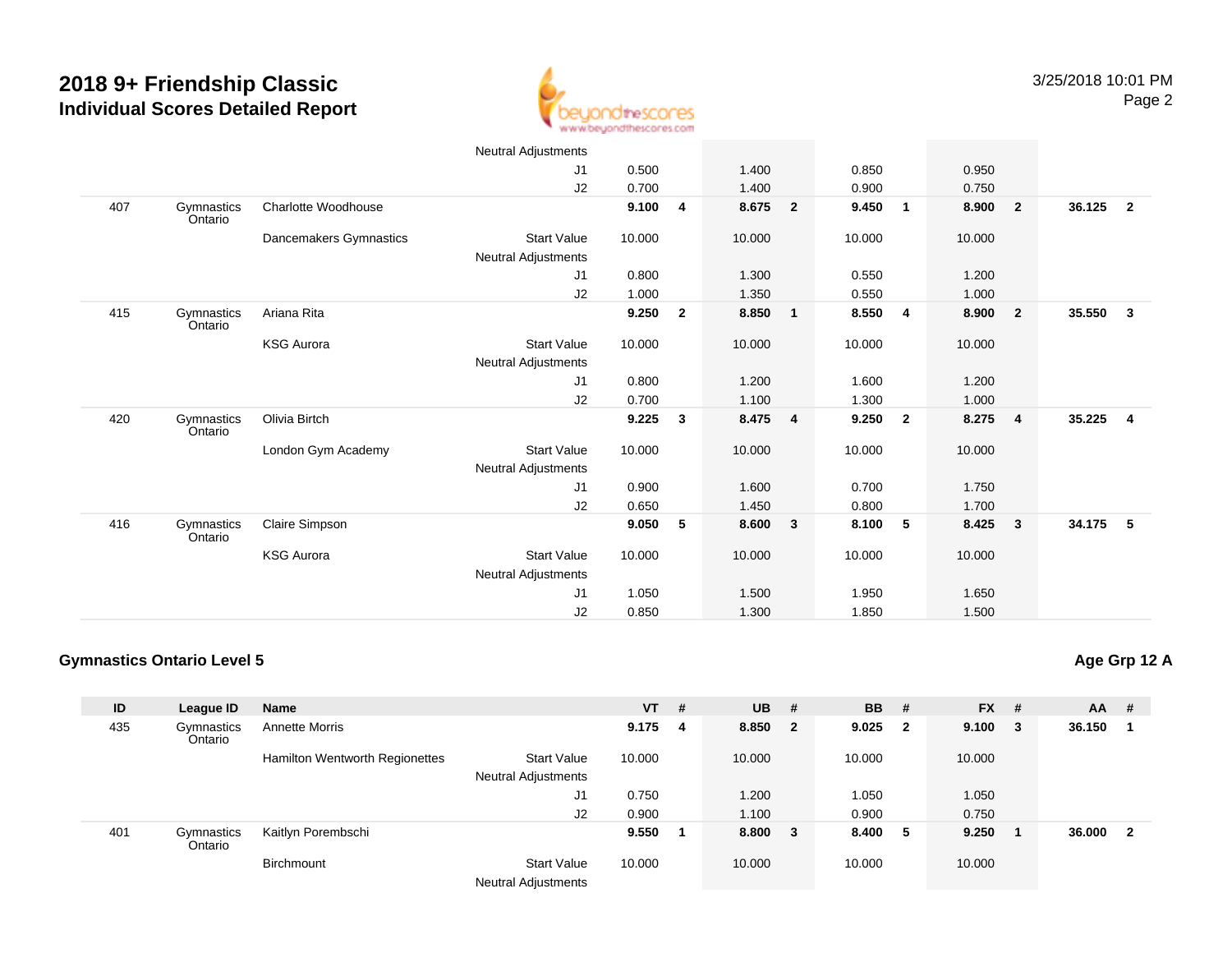

|     |                       |                                | J1                         | 0.500  |                         | 1.300  |                | 1.550    |   | 0.700  |                |          |                         |
|-----|-----------------------|--------------------------------|----------------------------|--------|-------------------------|--------|----------------|----------|---|--------|----------------|----------|-------------------------|
|     |                       |                                | J2                         | 0.400  |                         | 1.100  |                | 1.650    |   | 0.800  |                |          |                         |
| 409 | Gymnastics<br>Ontario | <b>Emilie Carriere</b>         |                            | 9.200  | -3                      | 8.750  | 4              | 8.700    | 3 | 9.175  | $\overline{2}$ | 35.825   | $\overline{\mathbf{3}}$ |
|     |                       | Galaxy                         | <b>Start Value</b>         | 10.000 |                         | 10.000 |                | 10.000   |   | 10.000 |                |          |                         |
|     |                       |                                | <b>Neutral Adjustments</b> |        |                         |        |                |          |   |        |                |          |                         |
|     |                       |                                | J1                         | 0.850  |                         | 1.400  |                | 1.400    |   | 0.950  |                |          |                         |
|     |                       |                                | J2                         | 0.750  |                         | 1.100  |                | 1.200    |   | 0.700  |                |          |                         |
| 437 | Gymnastics<br>Ontario | Erin Behie                     |                            | 8.900  | -5                      | 9.100  | $\mathbf 1$    | 9.050    | 1 | 8.600  | $\overline{4}$ | 35.650   | $\overline{4}$          |
|     |                       | Hamilton Wentworth Regionettes | <b>Start Value</b>         | 10.000 |                         | 10.000 |                | 10.000   |   | 10.000 |                |          |                         |
|     |                       |                                | Neutral Adjustments        |        |                         |        |                |          |   |        |                |          |                         |
|     |                       |                                | J1                         | 1.200  |                         | 0.800  |                | 0.900    |   | 1.300  |                |          |                         |
|     |                       |                                | J2                         | 1.000  |                         | 1.000  |                | 1.000    |   | 1.500  |                |          |                         |
| 422 | Gymnastics<br>Ontario | Anya Fedorova                  |                            | 9.250  | $\overline{\mathbf{2}}$ | 8.850  | $\overline{2}$ | 8.450    | 4 | 8.600  | 4              | 35.150 5 |                         |
|     |                       | London Gym Academy             | <b>Start Value</b>         | 10.000 |                         | 10.000 |                | 10.000   |   | 10.000 |                |          |                         |
|     |                       |                                | <b>Neutral Adjustments</b> |        |                         |        |                | $-0.100$ |   |        |                |          |                         |
|     |                       |                                | J <sub>1</sub>             | 0.800  |                         | 1.300  |                | 1.400    |   | 1.500  |                |          |                         |
|     |                       |                                | J <sub>2</sub>             | 0.700  |                         | 1.000  |                | 1.500    |   | 1.300  |                |          |                         |
|     |                       |                                |                            |        |                         |        |                |          |   |        |                |          |                         |

#### **Gymnastics Ontario Level 5**

**ID League ID Name VT # UB # BB # FX # AA #** 423**Gymnastics** OntarioNatalia Zanini **9.500 <sup>2</sup> 8.800 <sup>5</sup> 8.775 <sup>3</sup> 9.050 <sup>1</sup> 36.125 <sup>1</sup>** London Gym Academy Start Valuee 10.000 10.000 10.000 10.000 Neutral Adjustments J1 0.600 1.300 1.350 1.050 J2 0.400 1.100 1.100 0.850 436 Gymnastics OntarioHayley Weaver **9.000 <sup>5</sup> 9.100 <sup>1</sup> 9.000 <sup>2</sup> 9.025 <sup>2</sup> 36.125 <sup>1</sup>** Hamilton Wentworth Regionettes Start Valuee 10.000 10.000 10.000 10.000 Neutral Adjustments $\sim$  -0.100 1.000 J1 1.100 1.000 1.000 0.950 J2 0.900 0.800 0.800 1.000 427**Gymnastics** OntarioNatalie Sydie **9.400 <sup>3</sup> 8.900 <sup>3</sup> 9.175 <sup>1</sup> 8.475 <sup>4</sup> 35.950 <sup>2</sup>** Pulsars Gymnastics Clubb 3tart Value 10.000 10.000 10.000 10.000 10.000 Neutral Adjustments J10.650 1.200 0.900 1.550

**Age Grp 12 B**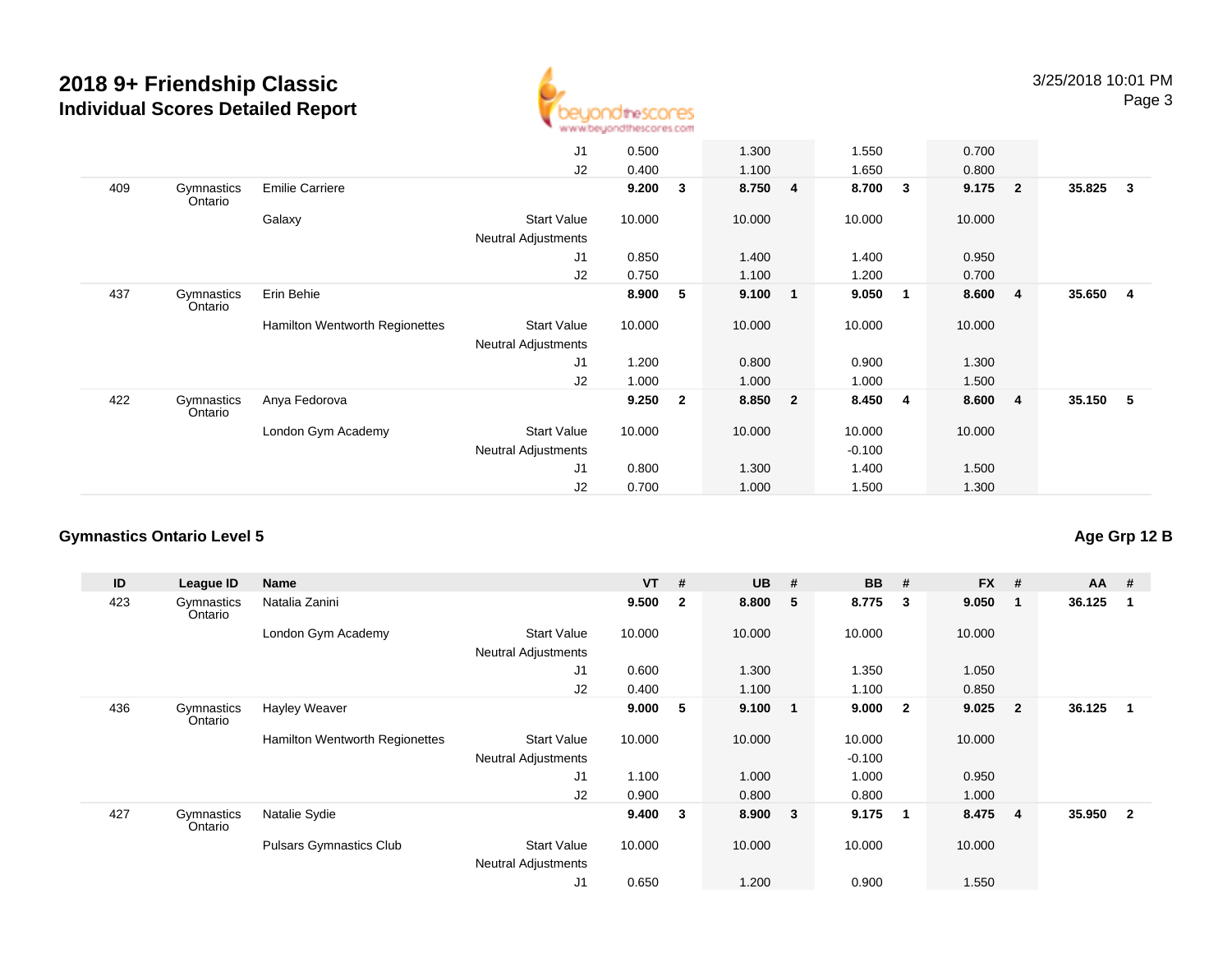

|     |                       |                     | J2                                               | 0.550  |    | 1.000   | 0.750   | 1.500   |                |        |    |
|-----|-----------------------|---------------------|--------------------------------------------------|--------|----|---------|---------|---------|----------------|--------|----|
| 421 | Gymnastics<br>Ontario | Sophia Bryenton     |                                                  | 9.550  |    | 8.975 2 | 8.350 4 | 8.425 5 |                | 35.300 | -3 |
|     |                       | London Gym Academy  | <b>Start Value</b><br><b>Neutral Adjustments</b> | 10.000 |    | 10.000  | 10.000  | 10.000  |                |        |    |
|     |                       |                     | J <sub>1</sub>                                   | 0.450  |    | 1.100   | 1.600   | 1.550   |                |        |    |
|     |                       |                     | J2                                               | 0.450  |    | 0.950   | 1.700   | 1.600   |                |        |    |
| 408 | Gymnastics<br>Ontario | Elizabeth McFarland |                                                  | 9.300  | -4 | 8.850 4 | 7.850 5 | 8.850   | 3 <sup>°</sup> | 34.850 | -4 |
|     |                       | Galaxy              | <b>Start Value</b>                               | 10.000 |    | 10.000  | 10.000  | 10.000  |                |        |    |
|     |                       |                     | <b>Neutral Adjustments</b>                       |        |    |         |         |         |                |        |    |
|     |                       |                     | J <sub>1</sub>                                   | 0.700  |    | 1.300   | 2.100   | 1.300   |                |        |    |
|     |                       |                     | J <sub>2</sub>                                   | 0.700  |    | 1.000   | 2.200   | 1.000   |                |        |    |

#### **Gymnastics Ontario Level 5**

**ID League ID Name VT # UB # BB # FX # AA #** 438 Gymnastics OntarioJulia DiMarco **9.525 <sup>1</sup> 9.100 <sup>1</sup> 8.700 <sup>2</sup> 8.800 <sup>4</sup> 36.125 <sup>1</sup>** Hamilton Wentworth Regionettes Start Valuee 10.000 10.000 10.000 10.000 Neutral Adjustments J1 0.400 0.900 1.400 1.100 J2 0.550 0.900 1.200 1.300 439 Gymnastics OntarioAna Zupanic**c 9.200 <sup>4</sup> 9.000 <sup>2</sup> 8.650 <sup>3</sup> 9.000 <sup>1</sup> 35.850 <sup>2</sup>** Hamilton Wentworth Regionettes Start Valuee 10.000 10.000 10.000 10.000 Neutral Adjustments J1 0.800 0.900 1.500 0.900 J2 0.800 1.100 1.200 1.100 402 Gymnastics OntarioSofia Bustamante **9.100 <sup>5</sup> 8.350 <sup>6</sup> 9.125 <sup>1</sup> 8.950 <sup>3</sup> 35.525 <sup>3</sup> Birchmount**  Start Valuee 10.000 10.000 10.000 10.000 Neutral Adjustments $\sim$  -0.100 0.850 J1 0.900 1.600 0.850 1.100 J2 0.900 1.700 0.700 1.000 440 Gymnastics OntarioKaylee Bartlett **9.300 <sup>3</sup> 8.775 <sup>3</sup> 8.450 <sup>5</sup> 8.975 <sup>2</sup> 35.500 <sup>4</sup>** Hamilton Wentworth Regionettes Start Valuee 10.000 10.000 10.000 10.000 Neutral Adjustments J1 0.800 1.300 1.500 0.900 J20.600 1.150 1.600 1.150

**Age Grp 13**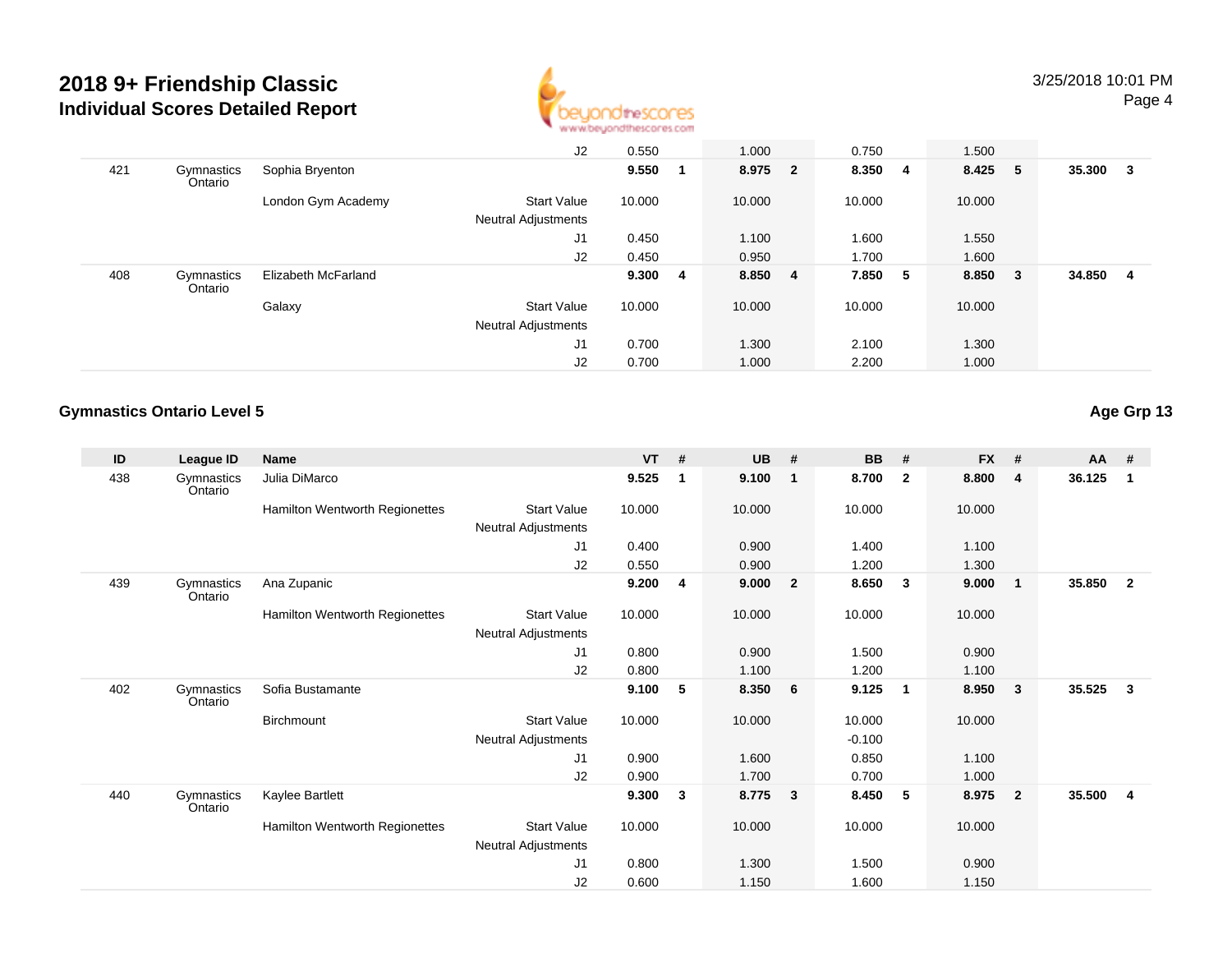

| 424 | Gymnastics<br>Ontario | Asia Neufeld                   |                                           | 9.450  | $\overline{2}$ | 8.475 5 | 8.700  | $\mathbf{2}$ | 8.500 5 |      | 35.125 | 5   |
|-----|-----------------------|--------------------------------|-------------------------------------------|--------|----------------|---------|--------|--------------|---------|------|--------|-----|
|     |                       | London Gym Academy             | <b>Start Value</b><br>Neutral Adjustments | 10.000 |                | 10.000  | 10.000 |              | 10.000  |      |        |     |
|     |                       |                                | J1                                        | 0.500  |                | 1.500   | 1.400  |              | 1.650   |      |        |     |
|     |                       |                                | J2                                        | 0.600  |                | 1.550   | 1.200  |              | 1.350   |      |        |     |
| 428 | Gymnastics<br>Ontario | Camille Jelinek                |                                           | 9.000  | -6             | 8.650 4 | 8.525  | 4            | 8.400   | $-6$ | 34.575 | - 6 |
|     |                       | <b>Pulsars Gymnastics Club</b> | <b>Start Value</b>                        | 10.000 |                | 10.000  | 10.000 |              | 10.000  |      |        |     |
|     |                       |                                | Neutral Adjustments                       |        |                |         |        |              |         |      |        |     |
|     |                       |                                | J1                                        | 1.100  |                | 1.450   | 1.600  |              | 1.700   |      |        |     |
|     |                       |                                | J2                                        | 0.900  |                | 1.250   | 1.350  |              | 1.500   |      |        |     |

## **Gymnastics Ontario Level 5**

**Age Grp 14+ A**

| ID  | League ID             | <b>Name</b>    |                            | $VT$ # |                | <b>UB</b> | #                       | <b>BB</b> | #                       | <b>FX</b> | #                       | $AA$ # |                |
|-----|-----------------------|----------------|----------------------------|--------|----------------|-----------|-------------------------|-----------|-------------------------|-----------|-------------------------|--------|----------------|
| 403 | Gymnastics<br>Ontario | Dani Sacks     |                            | 9.575  | 1              | 9.200     | $\overline{2}$          | 9.075     | $\mathbf{3}$            | 9.200     | $\mathbf{2}$            | 37.050 | 1              |
|     |                       | Birchmount     | <b>Start Value</b>         | 10.000 |                | 10.000    |                         | 10.000    |                         | 10.000    |                         |        |                |
|     |                       |                | Neutral Adjustments        |        |                |           |                         |           |                         |           |                         |        |                |
|     |                       |                | J <sub>1</sub>             | 0.350  |                | 0.800     |                         | 0.950     |                         | 0.900     |                         |        |                |
|     |                       |                | J2                         | 0.500  |                | 0.800     |                         | 0.900     |                         | 0.700     |                         |        |                |
| 404 | Gymnastics<br>Ontario | Abby Samuel    |                            | 9.300  | 4              | 8.900     | 5                       | 9.275     | $\overline{\mathbf{2}}$ | 9.050     | $\overline{\mathbf{4}}$ | 36.525 | $\overline{2}$ |
|     |                       | Birchmount     | <b>Start Value</b>         | 10.000 |                | 10.000    |                         | 10.000    |                         | 10.000    |                         |        |                |
|     |                       |                | Neutral Adjustments        |        |                |           |                         |           |                         |           |                         |        |                |
|     |                       |                | J1                         | 0.650  |                | 1.200     |                         | 0.700     |                         | 1.100     |                         |        |                |
|     |                       |                | J2                         | 0.750  |                | 1.000     |                         | 0.750     |                         | 0.800     |                         |        |                |
| 412 | Gymnastics<br>Ontario | Emma Wharmby   |                            | 9.400  | $\overline{2}$ | 9.175     | $\overline{\mathbf{3}}$ | 9.375     | $\blacksquare$          | 8.350     | 5                       | 36.300 | 3              |
|     |                       | Galaxy         | <b>Start Value</b>         | 10.000 |                | 10.000    |                         | 10.000    |                         | 10.000    |                         |        |                |
|     |                       |                | <b>Neutral Adjustments</b> |        |                |           |                         |           |                         |           |                         |        |                |
|     |                       |                | J <sub>1</sub>             | 0.600  |                | 0.900     |                         | 0.650     |                         | 1.800     |                         |        |                |
|     |                       |                | J2                         | 0.600  |                | 0.750     |                         | 0.600     |                         | 1.500     |                         |        |                |
| 410 | Gymnastics<br>Ontario | Rachel McAslan |                            | 9.300  | 4              | 9.225     | $\mathbf{1}$            | 8.500     | $-5$                    | 9.250     | $\overline{1}$          | 36.275 | 4              |
|     |                       | Galaxy         | Start Value                | 10.000 |                | 10.000    |                         | 10.000    |                         | 10.000    |                         |        |                |
|     |                       |                | <b>Neutral Adjustments</b> |        |                |           |                         |           |                         |           |                         |        |                |
|     |                       |                | J <sub>1</sub>             | 0.750  |                | 0.800     |                         | 1.500     |                         | 0.850     |                         |        |                |
|     |                       |                | J <sub>2</sub>             | 0.650  |                | 0.750     |                         | 1.500     |                         | 0.650     |                         |        |                |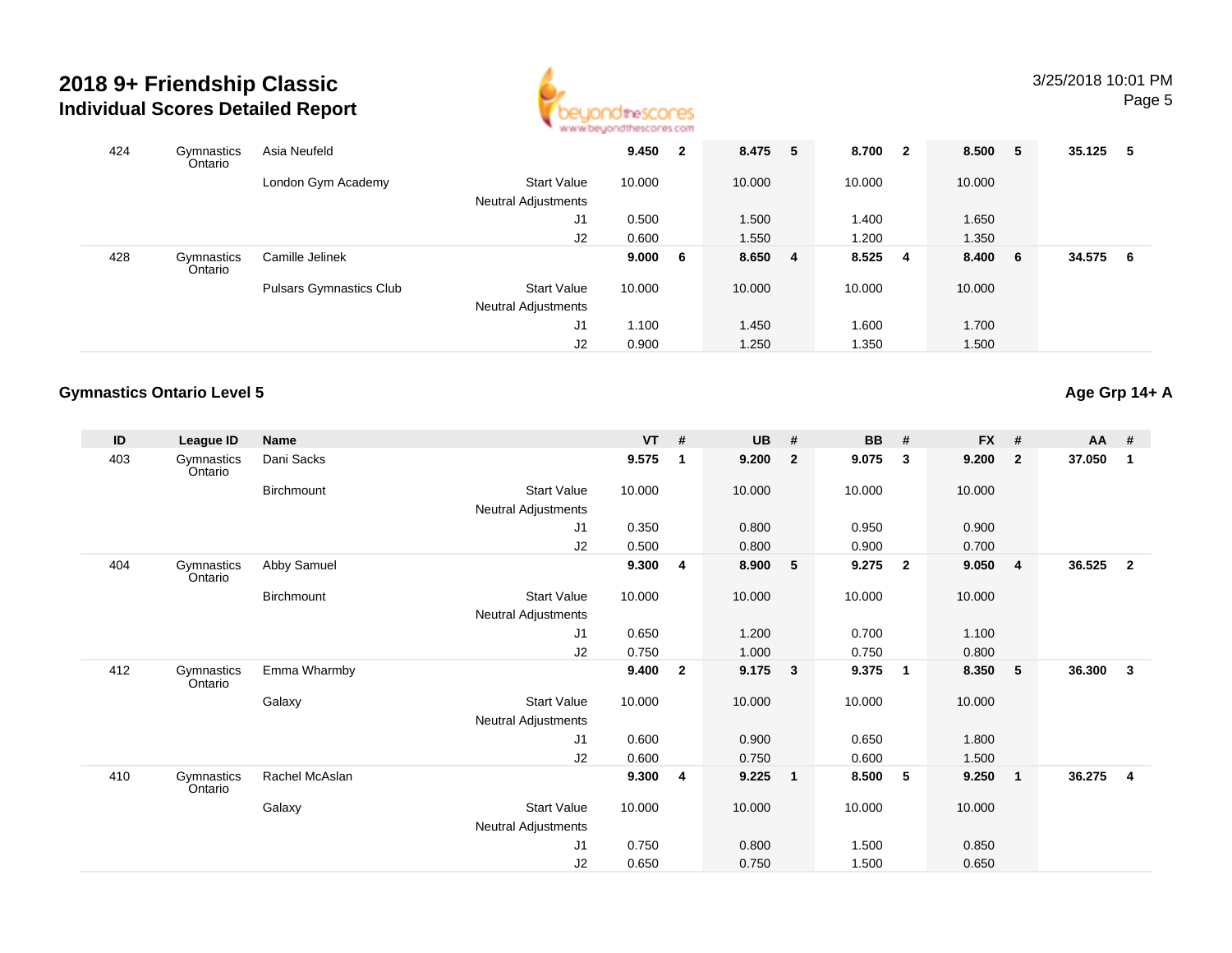

| 441 | Gymnastics<br>Ontario | <b>Sydney Ayles</b>            |                            | 9.350  | 3 | 9.000   | $\overline{\mathbf{4}}$ | 8.650    | -4  | $9.150 \t3$ |                | 36.150 5 |                |
|-----|-----------------------|--------------------------------|----------------------------|--------|---|---------|-------------------------|----------|-----|-------------|----------------|----------|----------------|
|     |                       | Hamilton Wentworth Regionettes | <b>Start Value</b>         | 10.000 |   | 10.000  |                         | 10.000   |     | 10.000      |                |          |                |
|     |                       |                                | <b>Neutral Adjustments</b> |        |   |         |                         | $-0.100$ |     |             |                |          |                |
|     |                       |                                | J <sub>1</sub>             | 0.600  |   | 0.900   |                         | 1.200    |     | 1.000       |                |          |                |
|     |                       |                                | J2                         | 0.700  |   | 1.100   |                         | 1.300    |     | 0.700       |                |          |                |
| 429 | Gymnastics<br>Ontario | Vanessa Mathewson              |                            | 9.000  | 5 | 8.850 6 |                         | 7.625    | - 7 | 8.150       | $\overline{7}$ | 33.625 6 |                |
|     |                       | <b>Pulsars Gymnastics Club</b> | <b>Start Value</b>         | 10.000 |   | 10.000  |                         | 10.000   |     | 10.000      |                |          |                |
|     |                       |                                | <b>Neutral Adjustments</b> |        |   |         |                         | $-0.100$ |     |             |                |          |                |
|     |                       |                                | J <sub>1</sub>             | 1.000  |   | 1.200   |                         | 2.150    |     | 1.750       |                |          |                |
|     |                       |                                | J <sub>2</sub>             | 1.000  |   | 1.100   |                         | 2.400    |     | 1.950       |                |          |                |
| 430 | Gymnastics<br>Ontario | Piper Smith                    |                            | 8.900  | 6 | 8.400   | $\overline{7}$          | 7.850    | - 6 | 8.225       | - 6            | 33.375   | $\overline{7}$ |
|     |                       | <b>Pulsars Gymnastics Club</b> | <b>Start Value</b>         | 10.000 |   | 10.000  |                         | 10.000   |     | 10.000      |                |          |                |
|     |                       |                                | <b>Neutral Adjustments</b> |        |   |         |                         | $-0.100$ |     |             |                |          |                |
|     |                       |                                | J <sub>1</sub>             | 1.200  |   | 1.600   |                         | 2.000    |     | 1.850       |                |          |                |
|     |                       |                                | J2                         | 1.000  |   | 1.600   |                         | 2.100    |     | 1.700       |                |          |                |

#### **Gymnastics Ontario Level 5**

**ID League ID Name VT # UB # BB # FX # AA #** 425 Gymnastics OntarioStephanie Janik **9.500 <sup>1</sup> 8.450 <sup>3</sup> 8.650 <sup>2</sup> 9.100 <sup>2</sup> 35.700 <sup>1</sup>** London Gym Academy Start Valuee 10.000 10.000 10.000 10.000 Neutral Adjustments J1 0.500 1.600 1.300 0.900 J2 0.500 1.500 1.400 0.900 414**Gymnastics** OntarioKathleen Robson **9.425 <sup>2</sup> 8.900 <sup>1</sup> 7.825 <sup>4</sup> 9.150 <sup>1</sup> 35.300 <sup>2</sup> Galaxy**  Start Valuee 10.000 10.000 10.000 10.000 Neutral Adjustments J1 0.650 1.000 2.150 0.950 J2 0.500 1.200 2.200 0.750 411 Gymnastics OntarioTashai Gardner **9.325 <sup>3</sup> 8.200 <sup>4</sup> 8.900 <sup>1</sup> 8.850 <sup>3</sup> 35.275 <sup>3</sup>** Galaxy Start Valuee 10.000 10.000 10.000 10.000 Neutral Adjustments J1 0.750 1.900 1.200 1.300 J20.600 1.700 1.000 1.000

**Age Grp 14+ B**